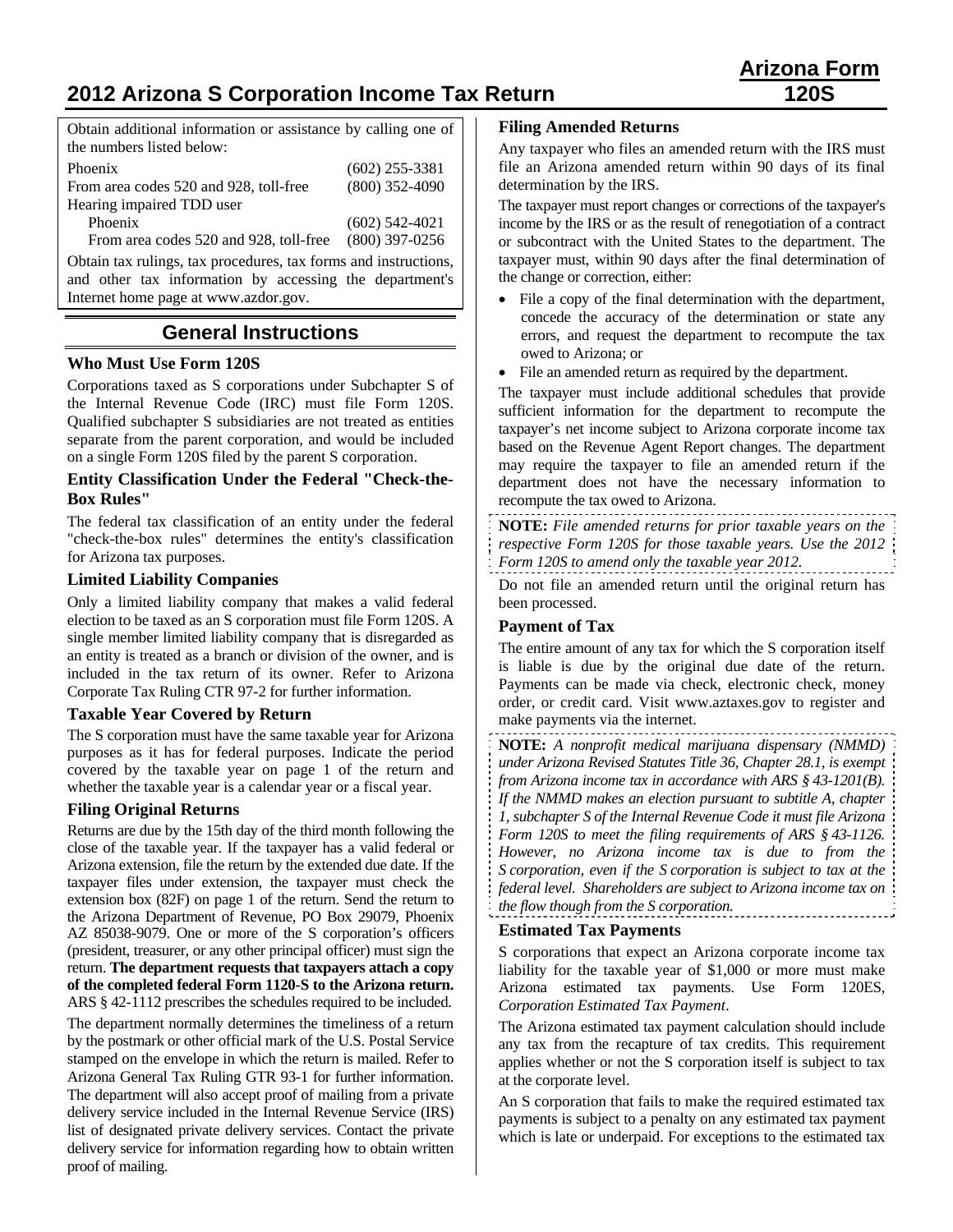requirements, see the instructions for Form 220, *Underpayment of Estimated Tax by Corporations*.

The Arizona required annual payment of corporate estimated tax for an S corporation is the **smaller** of:

- (a) Ninety percent of the taxpayer's Arizona tax liability for the current taxable year; OR
- (b) An amount equal to the sum of:
	- (i) Ninety percent of the portion of the current taxable year's Arizona tax liability that is attributable to built-in gains income or certain capital gains income; **plus**
	- (ii) One hundred percent of the portion of the prior taxable year's Arizona tax liability that is attributable to excess net passive income.

**NOTE:** *In order for the taxpayer to base its estimated tax payments on the tax liability described in (b) above, the taxpayer's return filed for the prior taxable year must have been for a period of twelve months.*

Taxpayers required to make Arizona corporate estimated tax payments should use the 2013 Form 120W, *Estimated Tax Worksheet for Corporations*, to compute the required installments.

#### **ESTIMATED TAX PAYMENTS BY ELECTRONIC FUNDS TRANSFER**

Taxpayers whose Arizona corporate income tax liability for the preceding taxable year was \$20,000 or more must make Arizona corporate estimated tax payments via electronic funds transfer. Taxpayers whose Arizona corporate income tax liability for the preceding taxable year was less than \$20,000 may elect voluntary participation in the electronic funds transfer program. If a taxpayer makes its estimated tax payments by electronic funds transfer (EFT), the taxpayer should not submit Form 120ES to the department. Taxpayers who make estimated tax payments via electronic funds transfer must complete the department's electronic funds transfer authorization agreement at least 30 days prior to initiation of the first applicable transaction.

Refer to ARS § 42-1129 and the related Arizona Administrative Code rules (AAC R15-10-301 through R15-10-307) for detailed information.

**NOTE:** *Taxpayers required to make corporate estimated payments via EFT that fail to do so are subject to a penalty of 5% of the amount of the payment not made by EFT. See ARS § 42-1125(O).* 

#### **ESTIMATED TAX PAYMENTS VIA THE INTERNET**

Taxpayers must be licensed by the Department of Revenue before they can register to pay taxes online. Visit www.aztaxes.gov to register and make estimated tax payments over the internet. If a taxpayer makes its estimated tax payments via the internet, the taxpayer should not submit Form 120ES to the department.

#### Electronic payment from checking or savings account

Estimated tax payments can be made electronically from a checking or savings account. Visit www.aztaxes.gov and choose the e-check option. There is no fee to use this method. This payment method will debit the amount from the specified checking or savings account on the date specified. If an electronic payment is made from a checking or savings account, a confirmation number will be generated. Please keep this confirmation number as proof of payment.

#### Credit card payment

Estimated tax payments can be made via American Express, Discover, MasterCard or VISA credit cards. Visit www.aztaxes.gov and choose the credit card option. This will take you to the website of the credit card payment service provider. The service provider will charge a convenience fee based on the amount of the tax payment. The service provider will disclose the amount of the convenience fee during the transaction and the option to continue or cancel the transaction will be presented. If you accept the convenience fee and complete the credit card transaction, a confirmation number will be generated. Please keep this confirmation number as proof of payment.

# **Extension of Time to File a Return**

The S corporation can apply for an Arizona extension by filing a completed Form 120EXT by the original due date of the return. The S corporation can use a valid federal extension rather than applying for an Arizona extension. Form 120EXT must be used to transmit extension payments via check or money order, whether the S corporation uses a valid federal extension or requests an Arizona extension. Taxpayers that make extension payments over the internet need not file Form 120EXT, unless an Arizona extension is being requested. The S corporation must pay at least 90 percent of the tax liability (including the \$50 minimum tax) by the original due date of the return.

The department grants an Arizona extension for a period of six months. Arizona law provides that six months is the maximum extension of time to file that the department may grant. However, Arizona law provides that the department may accept the federal extension for the same period of time as covered by the federal extension.

Either the Arizona or federal extension provide an extension of time to file, but do not provide an extension of time to pay.

# **Penalties and Interest**

**A. Late Filing Penalty.** A return filed after the original due date is subject to the late filing penalty unless the S corporation has a valid federal or Arizona extension. A return filed after its extended due date is also subject to the late filing penalty. The late filing penalty is 4½ percent (.045) of the amount of tax required to be shown on the return. "Amount of tax required to be shown on the return" is the amount of tax imposed less the amount of any part of the tax paid on or before the beginning of the month and the amount of any credit against the tax which may be claimed on the return. The penalty period is each month or fraction of a month between the due date of the return and the date the S corporation filed the return. The maximum penalty is 25 percent of the tax found to be remaining due.

**B. Extension Underpayment Penalty.** The department imposes the extension underpayment penalty on any late or underpaid extension payments. The extension underpayment penalty is onehalf of one percent (.005) of the tax not paid. The penalty period is each 30 day period or fraction thereof between the original due date of the return and the date the S corporation paid the tax. The maximum penalty is 25 percent of the unpaid tax. Taxpayers subject to the extension underpayment penalty are not subject to the late payment penalty prescribed under ARS § 42-1125(D).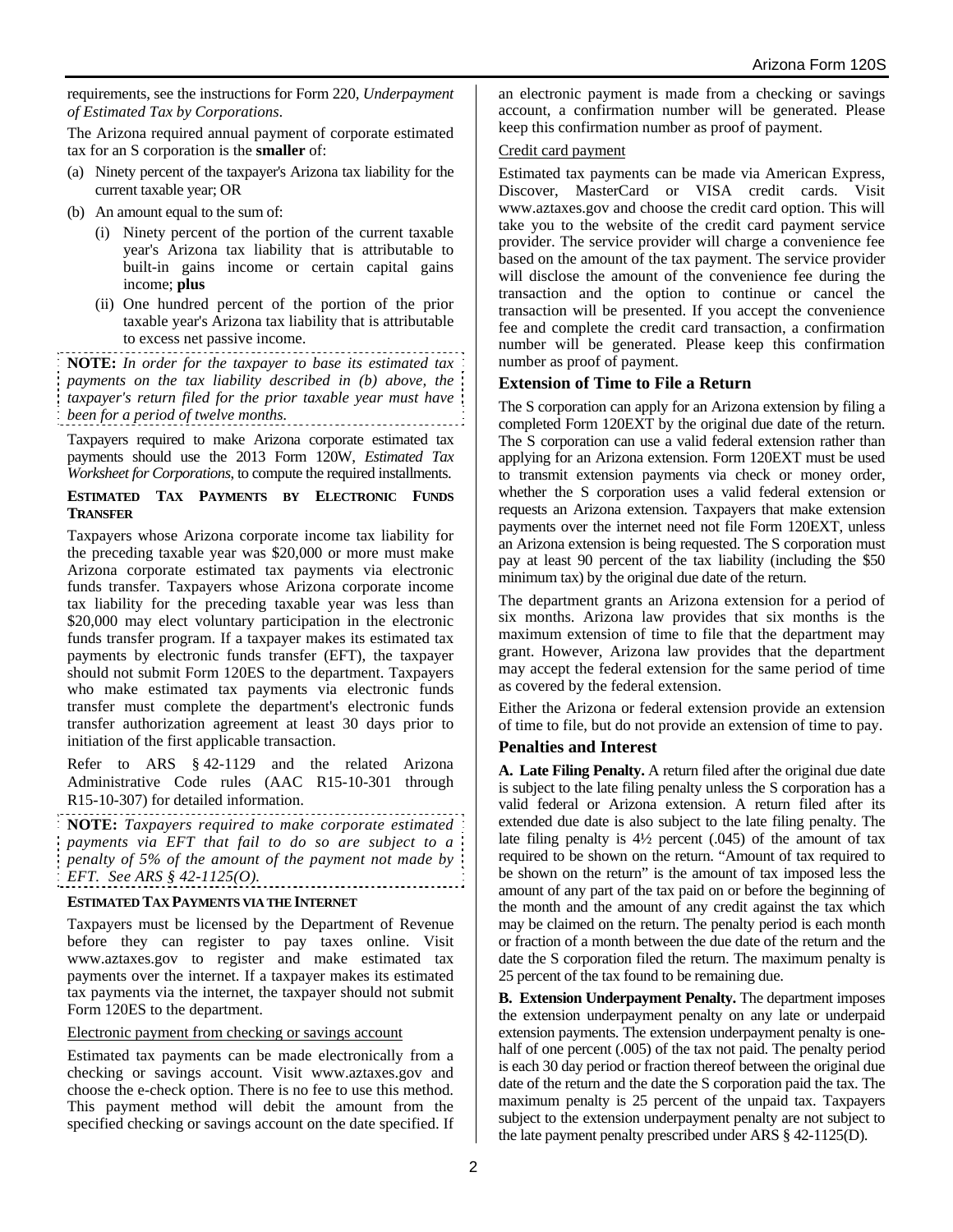**C. Late Payment Penalty.** The department imposes the late payment penalty on any amount shown as tax on a return that is not paid by the date prescribed for its payment. "Amount of tax shown on the return" is the amount of tax imposed shown on the return less the amount of any part of the tax paid on or before the beginning of the month and the amount of any credit against the tax which may be claimed on the return. The late payment penalty is one-half of one percent (.005) of the unpaid tax for each month or fraction of a month that the tax remains unpaid, not to exceed 10 percent of the unpaid tax.

**NOTE:** *If more than one of the penalties described in A, B, or C apply, the maximum combined penalty is 25 percent.*

Refer to Arizona Corporate Income Tax Ruling CTR 09-1 regarding the application of penalties to returns filed under extension.

**D. Information Return Penalty.** This form is an information return when no tax liability is due. The penalty for failing to file, filing late (including extensions) or filing an incomplete information return is \$100 for each month, or fraction of a month, that the failure continues, up to a maximum penalty of \$500.

**E. Interest.** The department assesses interest on any portion of the tax, whether determined by the department or the taxpayer, not paid by the date prescribed for its payment. The department applies interest, compounded annually, in the same manner and at the same time as prescribed by IRC § 6621, except that the Arizona rate of interest for both underpayments and overpayments *for all taxpayers* is the federal underpayment rate under IRC  $\frac{6621(a)(2)}{2}$ . On January 1 of each year, the department adds any interest outstanding as of that date to the principal amount of the tax. It is then a part of the principal amount of the tax and accrues interest until paid.

**F. Underpayment of Estimated Tax Penalty.** The department imposes the underpayment of estimated tax penalty on any late payment or underpayment of a required installment of estimated tax. Refer to Form 220 for further details. The penalty imposed is the penalty prescribed by ARS § 43-582, for the applicable period.

# **Furnishing Data**

**The department requests that S corporations attach a copy of the federal return (along with all schedules and attachments) to the Arizona return.** ARS § 42-1112 prescribes the schedules required to be included.

Do not send in a blank Arizona return with a copy of the federal return; the return will not process accurately. The taxpayer must furnish complete data. Answer all questions on the return. Complete all applicable schedules and attach all appropriate supplementary schedules.

# **Records**

Every S corporation should maintain books and records substantiating information reported on the return and keep these documents for inspection. Refer to Arizona General Tax Ruling GTR 96-1 for more information about record retention requirements.

# **IRC § 7519 Required Payments**

Taxpayers cannot deduct the federal required payments on their Arizona tax returns as an ordinary and necessary business expense or otherwise.

#### **Rounding Dollar Amounts**

Taxpayers must round amounts to the nearest whole dollar. If 50 cents or more, round up to the next dollar. If less than 50 cents, round down.

# **Specific Instructions**

Type or print the required information in the name, address, and information boxes on the top of page 1.

Indicate the period covered by the taxable year on page 1 of the return and whether the taxable year is a calendar year or a fiscal year. Indicate whether this return is an original or an amended return.

Enter the S corporation's employer identification number (EIN), and Arizona transaction privilege tax number. Subsidiaries would enter the parent S corporation's TIN.

All returns, statements, and other documents filed with the department require a taxpayer identification number (TIN). Taxpayers and paid preparers that fail to include their TIN may be subject to a penalty. Paid tax return preparers must include their TIN where requested. The TIN for a paid tax return preparer is the individual's social security number or the employer identification number of their business.

**Information question A:** (Multistate S corporations only) check one box to indicate the apportionment formula used by the taxpayer. Air carriers must check the air carrier box and complete Schedule ACA. All non-air carrier taxpayers may choose between the standard sales factor formula or the enhanced sales factor formula, and complete Schedule A. See pages 8 and 9 of these instructions for more information.

**Information question G***:* Enter the total number of entity shareholders (exempt organizations, trusts, estates).

**NOTE:** *The total of the amounts entered for information questions E, F, and G should equal the total number of shareholders.*

#### **Nonprofit Medical Marijuana Dispensary**

Only a nonprofit medical marijuana dispensary (NMMD) under Arizona Revised Statutes Title 36, Chapter 28.1, should fill out information question H. All other taxpayers should go to line 1.

**Information question H**: Check the box to indicate that the S corporation is a nonprofit medical marijuana dispensary and enter the registry identification number issued by the Department of Health Services. **Be sure to attach a copy of the dispensary's federal return.**

# **Line 1 - Total Distributive Income (Loss)**

Enter the net total of the pro rata share items of nonseparately computed income (loss) and separately stated income (loss) and deductions (from federal Form 1120-S, Schedule K).

**NOTE for NMMDs:** *A nonprofit medical marijuana dispensary should skip lines 2 through 27. Only fill out line 28 (Information Return Penalty), if applicable. Complete Schedule A (if a multistate NMMD) and Schedule B. Also attach Schedule C, as directed on page 2 of Form 120S.*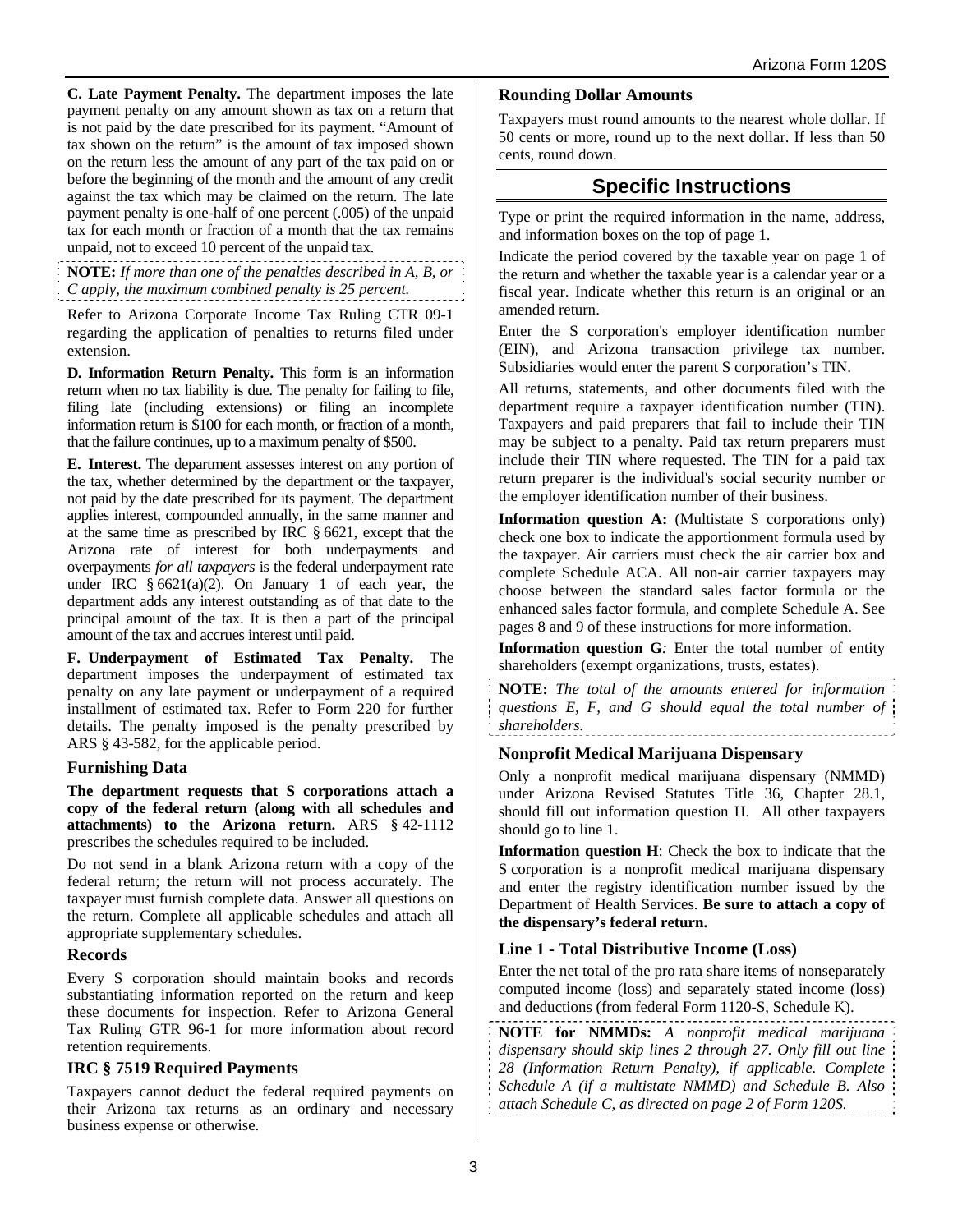#### **Income Subject to Federal and Arizona Corporate Income Taxes**

#### **Lines 2 through 4 - Excess Net Passive Income and Capital Gains/Built-in Gains**

Was the S corporation subject to the FEDERAL excess net passive income tax, capital gains tax, or built-in gains tax on its federal Form 1120-S? If so, the S corporation is subject to Arizona corporate income tax on this income.

Enter the amount of income which was subject to the federal excess net passive or capital/built-in gains income tax from the federal worksheet included in the instructions for Form 1120-S. (Refer to the instructions for the computation of these taxes in the federal Form 1120-S.)

#### **Lines 5 through 10 - Apportionment Computation (Multistate S Corporations Only)**

An S corporation that has income from business activity taxable in more than one state is a multistate S corporation. An S corporation that has income from business activity that is taxable entirely within Arizona is a wholly Arizona S corporation. Wholly Arizona S corporations should skip lines 5 through 10 and go directly to line 11.

Any S corporation that has income from business activity that is taxable both within and without Arizona must allocate and apportion its net income according to the Uniform Division of Income for Tax Purposes Act (UDITPA), ARS §§ 43-1131 through 43-1150. The instructions for Schedules ACA and A have more detailed information regarding apportionment of income. Carry out the decimal on line 7 to six places.

#### **Line 5 - Nonapportionable or Allocable Income (Multistate S Corporations Only)**

Nonbusiness income is nonapportionable and specifically allocable to a particular state. "Business income" means income arising from transactions and activity in the regular course of the taxpayer's trade or business, and includes income from tangible and intangible property if the acquisition, management, and disposition of the property constitute integral parts of the taxpayer's regular trade or business operations. (ARS § 43-1131(1)).

"Nonbusiness income" means all income other than business income. (ARS § 43-1131(4)). Refer to ARS §§ 43-1134 through 43-1138 for the methods of allocating certain types of nonbusiness income.

Enter the total amount of all income (loss) which is nonapportionable or specifically allocable to Arizona. Attach a schedule that details the amount of nonapportionable income subtracted on page 1, line 5.

#### **Line 7 - Arizona Apportionment Ratio (Multistate S Corporations Only)**

Compute the apportionment factors according to the instructions for Schedule ACA or A. Enter the average apportionment ratio from Schedule ACA, line 3, or from Schedule A, line A5, column C, on page 1, line 7.

#### **Line 9 - Other Income Allocated to Arizona (Multistate S Corporations Only)**

Enter the total amount of all income (loss) that is specifically allocable to Arizona. DO NOT include the amount of any nonbusiness income which is allocable to another state on this line. Attach a schedule that details the amount of income that is allocable to Arizona.

# **Arizona Tax Liability Computation**

Is the S corporation subject to federal and Arizona corporate income tax? If so, the S corporation must complete lines 12 through 27. Is the S corporation subject to Arizona corporate income tax from the recapture of the Arizona credits for environmental technology facilities, healthy forest enterprises or renewable energy industry? If so, the S corporation must complete lines 13 through 27, even if not required to complete lines 2 through 12.

# **Line 12 - Arizona Tax**

The S corporation is subject to the tax computed on line 12 only if it has income subject to tax at the corporate level on the federal Form 1120-S, even if line 11 is zero or a negative amount. Pursuant to ARS § 43-1111, the amount of the tax is the greater of \$50 or 6.968 percent of the net income subject to Arizona corporate income tax (line 11).

# **Line 13 - Tax From Recapture of Tax Credits**

Enter the amount of tax due from the recapture of tax credits from Form 300, Part II, line 28.

# **Line 14 - Subtotal**

Add lines 12 and 13. This is the amount of tax to which the total amount of tax credits claimed by the taxpayer may be applied.

# **Line 15 - Nonrefundable Tax Credits**

Enter the allowable nonrefundable tax credit amount from Form 300, Part II, line 52. This amount cannot be larger than the amount on line 14. Attach the completed credit forms to the tax return with Form 300.

- **Enterprise Zone Credit.** Taxpayers located in a former enterprise zone prior to June 30, 2011, may qualify to claim a second or third year credit for qualified employment positions. Complete Form 304 to claim this tax credit.
- **Environmental Technology Facility Credit.** This tax credit is for costs incurred in constructing a qualified environmental technology manufacturing, producing, or processing facility as described in ARS § 41-1514.02. Complete Form 305 to claim this tax credit.
- **Military Reuse Zone Credit.** This tax credit is for net increases in employment of full-time employees working in a military reuse zone established under Arizona law. Complete Form 306 to claim this tax credit.
- **Credit for Increased Research Activities.** This tax credit is for taxpayers who incur qualified research expenses for research conducted in Arizona. A portion of the excess credit claimed for taxable years beginning from and after December 31, 2009, may be refundable with approval from the Arizona Commerce Authority. Be sure to include only the nonrefundable portion on line 15. Complete Form 308 to claim this tax credit.
- **Pollution Control Credit.** This tax credit is for expenses incurred during the taxable year to purchase real or personal property used in the taxpayer's trade or business in Arizona to control or prevent pollution. Complete Form 315 to claim this tax credit.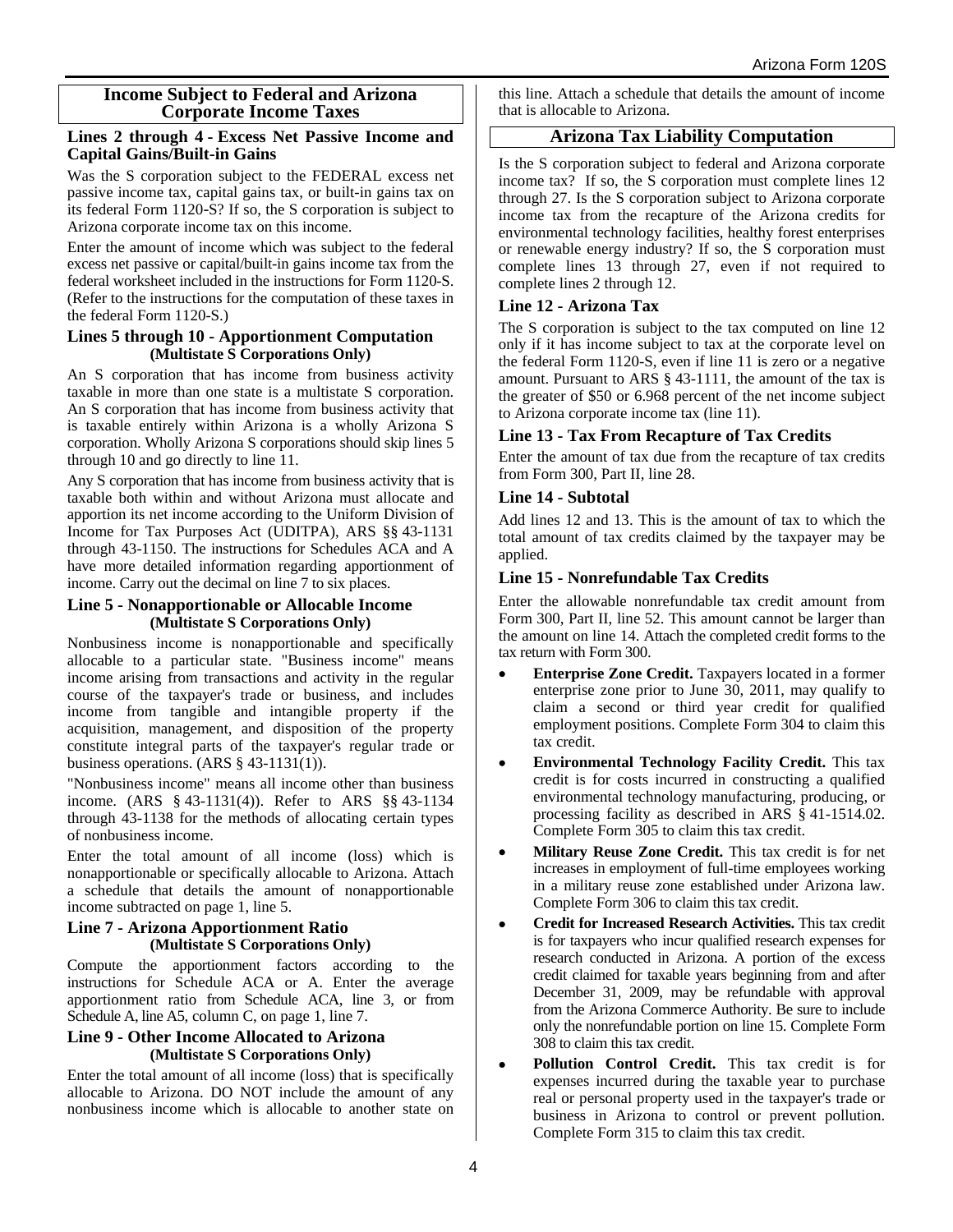- **Credit for Taxes Paid for Coal Consumed in Generating Electrical Power.** This tax credit is for a percentage of the amount paid by the seller or purchaser as transaction privilege tax or use tax for coal sold to the taxpayer that is consumed in the generation of electrical power in Arizona. Complete Form 318 to claim this tax credit.
- **Credit for Solar Hot Water Heater Plumbing Stub Outs and Electric Vehicle Recharge Outlets.** This tax credit is for the installation of solar hot water heater plumbing stub outs and electric vehicle recharge outlets in houses or dwelling units constructed by the taxpayer. The houses or dwelling units must be located in Arizona. Complete Form 319 to claim this tax credit.
- **Credit for Employment of TANF Recipients.** This tax credit is for net increases in qualified employment for recipients of temporary assistance for needy families (TANF) who are residents of Arizona. Complete Form 320 to claim this tax credit.
- **Agricultural Pollution Control Equipment Credit.** This tax credit is for expenses incurred during the taxable year to purchase tangible personal property that is primarily used in the taxpayer's business in Arizona to control or prevent agricultural pollution. Complete Form 325 to claim this tax credit.
- **Credit for Donation of School Site.** This tax credit is for the donation of real property and improvements to an Arizona school district or Arizona charter school for use as a school or as a site for the construction of a school. Complete Form 331 to claim this tax credit.
- **Credits for Healthy Forest Enterprises.** These tax credits are for net increases in qualified employment positions in a healthy forest enterprise and net training and certifying costs. Use Form 332 to claim these tax credits.
- **Credit for Employing National Guard Members.**  This tax credit is for an employer who has an employee that is a member of the Arizona National Guard and the employee was placed on active duty. Use Form 333 to claim this tax credit.
- **Motion Picture Credits.** Motion picture production companies that produce motion pictures, commercials, music videos, or television series completely or partially in Arizona may claim a transferable income tax credit for production costs. To qualify, productions must have been preapproved by the Arizona Commerce Authority by December 31, 2010. Use Form 334 to claim this tax credit.
- **Credit for Corporate Contributions to School Tuition Organizations.** This credit is for corporations who make contributions to school tuition organizations which provide scholarships and tuition grants to children attending qualified nongovernmental schools. Use Form 335 to claim this tax credit.
- **Credit for Solar Energy Devices Commercial and Industrial Applications.** This credit is available to

taxpayers that install solar energy devices for commercial, industrial, or any other nonresidential purpose in the taxpayer's trade or business located in Arizona. The taxpayer or an exempt organization may transfer the credit to a third party that either financed, installed, or manufactured the qualifying solar energy device. Use Form 336 to figure this tax credit.

- **Credit for Water Conservation System Stub Outs.** The credit for water conservation system plumbing stub outs has expired. This credit may not be claimed for taxable years ending after December 31, 2011. However, any credit carryover established in calendar year 2011 and prior will be allowed for not more than five consecutive taxable years. Use Form 337 to figure any allowable credit carryover.
- **Credit for Corporate Contributions to School Tuition Organizations for Displaced Students or Students With Disabilities.** This tax credit is for corporations who make contributions to school tuition organizations that provide scholarships and tuition grants to qualifying children attending qualified nongovernmental schools. Use Form 341 to claim this tax credit.
- **Renewable Energy Production Tax Credit.** This tax credit is for taxpayers that produce electricity using qualified energy resources. Approval by the Department of Revenue is required prior to claiming this tax credit. Use Form 343 to claim this tax credit.
- **Solar Liquid Fuel Credit.** This tax credit is for taxpayers that increase research activities related to solar liquid fuel. Additional credits will become available in 2016 for production and delivery system costs. Use Form 344 to claim this tax credit.
- **Credit for New Employment.** This tax credit is for taxpayers that have net increases in employment. The credit limit is administered by the Arizona Commerce Authority. Use Form 345 to claim this tax credit.
- **Additional Credit for Increased Research Activities for Basic Research Payments.** This tax credit is for taxpayers that make qualified basic research payments for research conducted in Arizona. Approval by the Department of Revenue is required prior to claiming this tax credit. Use Form 346 to claim this tax credit.
- **Credit for Qualified Health Insurance Plans.** This tax credit is for employers that provide qualified health insurance plans or contribute to health savings accounts for its employees who are Arizona residents. Use Form 347 to claim this tax credit.

Complete the appropriate credit form for each tax credit. Attach the completed credit form to the tax return with Form 300.

# **Line 16 - Credit Type**

Indicate which nonrefundable tax credits were claimed on line 15 by writing the applicable form number(s) in the space provided.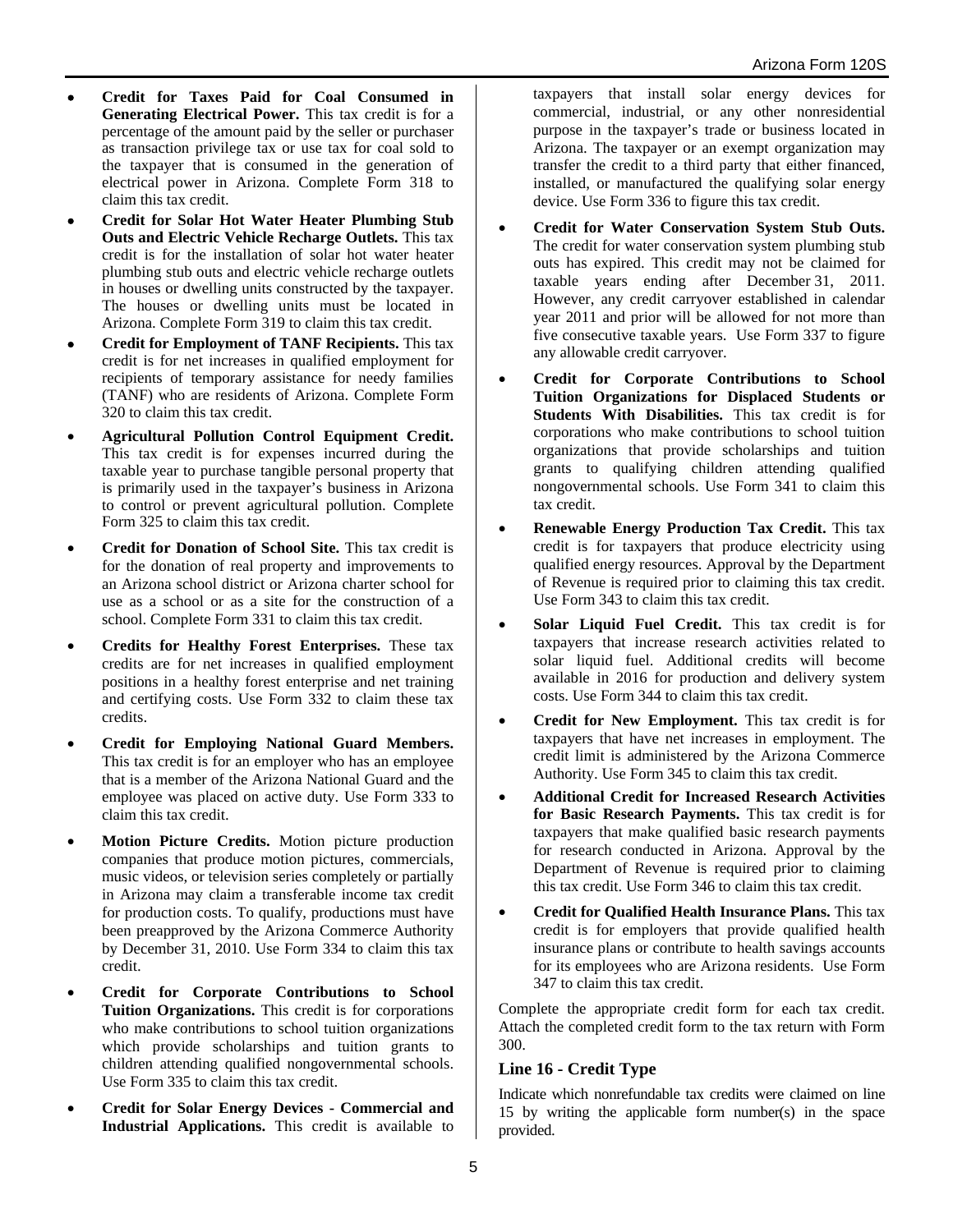| Nonrefundable Income Tax Credit                                                                                                      |     |
|--------------------------------------------------------------------------------------------------------------------------------------|-----|
| <b>Enterprise Zone Credit</b>                                                                                                        | 304 |
| <b>Environmental Technology Facility Credit</b>                                                                                      | 305 |
| Military Reuse Zone Credit                                                                                                           | 306 |
| Credit for Increased Research Activities                                                                                             | 308 |
| <b>Pollution Control Credit</b>                                                                                                      | 315 |
| Credit for Taxes Paid for Coal Consumed in Generating<br><b>Electrical Power</b>                                                     | 318 |
| Credit for Solar Hot Water Heater Plumbing Stub Outs<br>and Electric Vehicle Recharge Outlets                                        |     |
| Credit for Employment of TANF Recipients                                                                                             | 320 |
| Agricultural Pollution Control Equipment Credit                                                                                      | 325 |
| Credit for Donation of School Site                                                                                                   | 331 |
| <b>Credits for Healthy Forest Enterprises</b>                                                                                        | 332 |
| <b>Credit for Employing National Guard Members</b>                                                                                   | 333 |
| <b>Motion Picture Credits</b>                                                                                                        | 334 |
| Credit for Corporate Contributions to School Tuition<br>Organizations                                                                | 335 |
| Credit for Solar Energy Devices - Commercial and<br>Industrial Applications                                                          |     |
| Credit for Water Conservation System Plumbing Stub Outs                                                                              | 337 |
| Credit for Corporate Contributions to School Tuition<br>Organizations for Displaced Students or Students With<br><b>Disabilities</b> |     |
| Renewable Energy Production Tax Credit                                                                                               | 343 |
| Solar Liquid Fuel Credit                                                                                                             | 344 |
| Credit for New Employment                                                                                                            | 345 |
| Additional Credit for Increased Research Activities for<br><b>Basic Research Payments</b>                                            | 346 |
| Credit for Qualified Health Insurance Plans                                                                                          | 347 |

# **Line 17 - Arizona Tax Liability**

Subtract line 15 from line 14. Line 17 cannot be a negative amount.

# **Line 18 - Clean Elections Fund Tax Credit**

A taxpayer may claim a tax credit on the 2012 tax return for:

- A donation made directly to the Clean Elections Fund during the taxable year 2012, but before August 2, 2012; and/or
- A donation made to the Clean Elections Fund on the taxpayer's 2011 tax return that was filed before August 2, 2012.

The 2012 tax credit is equal to the amount of the donation(s), but cannot exceed twenty percent of the tax on line 17 or six hundred seventy dollars, whichever is higher. The unused portion of the tax credit may not be carried forward.

| <b>Calculation of 2012 Clean Elections Fund Tax Credit</b> |                                                                                                                                                                                                             |    |     |    |
|------------------------------------------------------------|-------------------------------------------------------------------------------------------------------------------------------------------------------------------------------------------------------------|----|-----|----|
| 1.                                                         | Enter the amount donated directly to the<br>fund during the taxable year 2012, but<br>before August 2, 2012, PLUS the amount<br>donated to the fund with the 2011 Form<br>120S filed before August 2, 2012. | 5  |     | 00 |
| 2.                                                         | Enter tax from 2012 Form 120S, line 17.                                                                                                                                                                     | \$ |     | 00 |
| 3.                                                         | Multiply amount on line 2 by 20 percent (.20).                                                                                                                                                              | \$ |     | 00 |
| 4.                                                         |                                                                                                                                                                                                             | \$ | 670 | 00 |
| 5.                                                         | Enter the larger of line 3 or line 4.                                                                                                                                                                       | \$ |     | 00 |
| 6.                                                         | Enter the smaller of line 1, line 2, or line 5<br>here and on 2012 Form 120S, line 18.                                                                                                                      |    |     |    |

# **Tax Payments**

#### **Line 20 - Refundable Tax Credits**

Check the box(es) marked 308 and/or 342 to indicate which of these tax credits the taxpayer is claiming. Enter the amount of the credit claimed on line 20.

**Credit for Increased Research Activities.** A portion of this tax credit is refundable for qualified taxpayers. The refund is limited to 75% of the excess credit, which is the current year's credit less the current year's tax liability, not to exceed the amount approved by the Arizona Commerce Authority. Attach your "Certificate of Qualification" from the Arizona Commerce Authority, Form 300 and Form 308 to your return. Enter the amount from Form 308, Part VI, line 46.

**Credit for Renewable Energy Industry.** This tax credit is for expanding or locating qualified renewable energy operations in Arizona and is refundable in five equal installments. Preapproval and postapproval are required through the Arizona Commerce Authority. Attach your "Certificate of Qualification" from the Arizona Commerce Authority and Form 342 to your tax return to claim this credit. Enter the amount from Form 342, Part VI, line 18.

If you are claiming both tax credits, check both boxes and add the amounts from the credit forms together and enter the total on line 20.

*Amended Returns:* Attach the completed credit form(s) to the amended Form 120S, with Form 300, if applicable, whether or not the amount claimed on line 20 has changed.

# **Line 21 - Extension Payments**

*Original Returns:* Enter any payment made with the request for extension of time to file the income tax return or made online by the original due date.

*Amended Returns:* Enter any payment made with the request for an extension of time to file the original return or made online by the original due date. DO NOT include or enter the amount of any penalties or interest paid.

# **Line 22 - Estimated Payments**

*Original Returns:* Enter the total amount paid by the S corporation for the taxable year. Attach a schedule listing dates and payments made.

*Amended Returns:* Enter the total amount of estimated tax payments made by the S corporation for the taxable year. Do not include the amount of any penalties paid, or any reduction for the amount of an overpayment that was designated as an estimated tax payment for 2012 on a prior return.

# **Line 23 - Total Payments**

*Original Returns:* Add lines 20, 21 and 22. Enter the total.

*Amended Returns*: Enter the total amount of tax payments made for the taxable year. Compute the total as follows:

- Add the amounts entered on lines 20, 21 and 22.
- Add the amount of a payment sent with the original return (if any);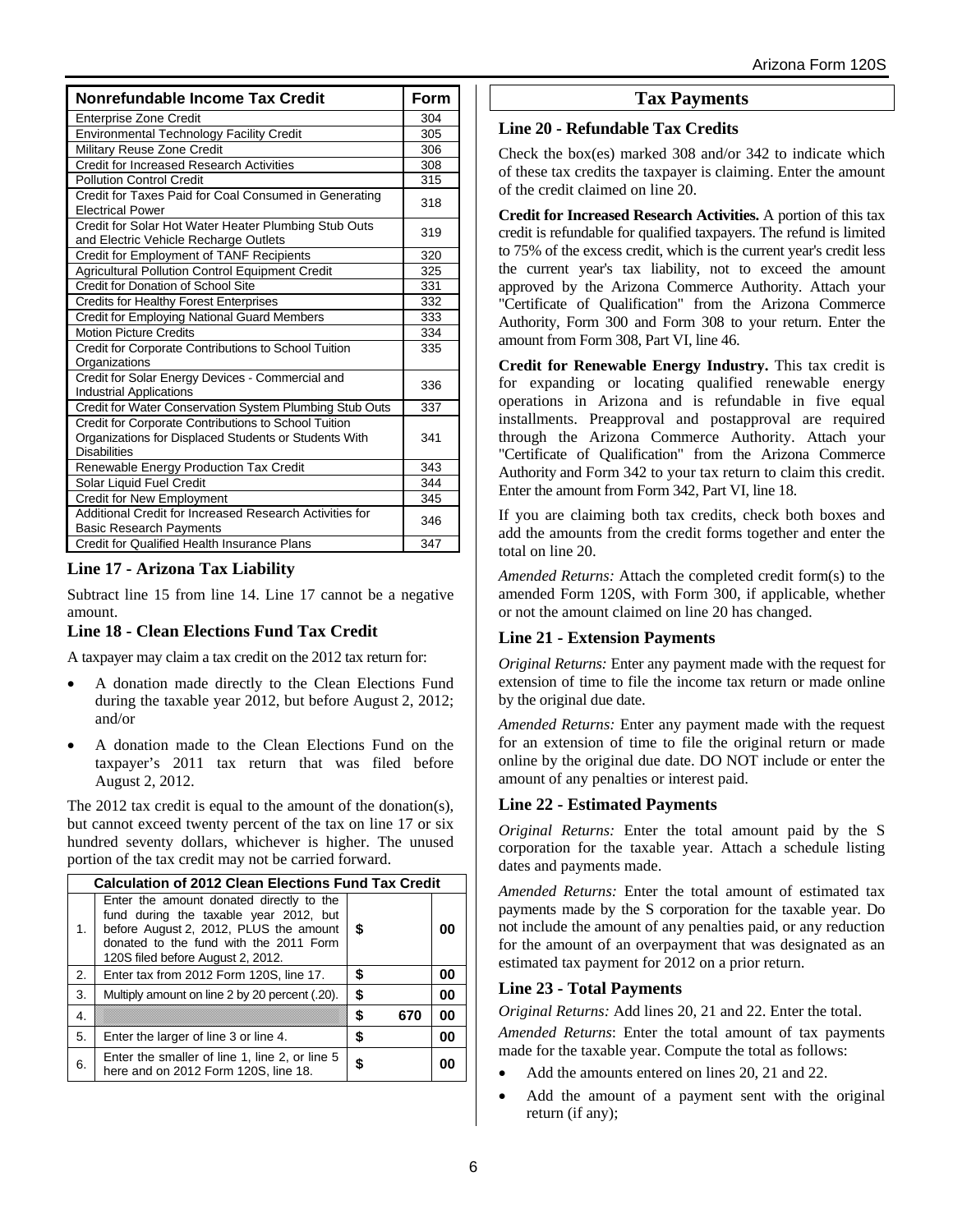- Add the amount of any payments made after the original return was filed; and
- Subtract the amount of any overpayment of tax (from the original return, line 25) and the total amount of any overpayments from a Department of Revenue correction notice, a prior amended return, or an audit.
- Do not include or enter the amount of any penalties or interest paid.

# **Computation of Total Due or Overpayment**

#### **Line 24 - Balance of Tax Due**

If the amount on line 19 is **larger** than the amount on line 23, there is a balance of tax due. Subtract line 23 from line 19, and enter the difference. Skip line 25.

#### **Line 25 - Overpayment of Tax**

If the amount on line 23 is **larger** than the amount on line 19, there is an overpayment of tax. Subtract line 19 from line 23, and enter the difference.

# **Line 26 - Penalty and Interest**

Calculate any penalty and interest due as a result of late filing or late payment of tax. Calculate interest on the amount shown on line 24 at the prevailing rate. The interest period is from the original due date of the return to the payment date. See the "Penalties and Interest" section beginning on page 2 of these instructions. Do not include or enter the amount from Form 220. Do not include or enter the amount of the information return penalty for late or incomplete filing on this line.

# **Line 27 - Estimated Tax Underpayment Penalty**

*Original returns:* The S corporation DOES NOT HAVE TO COMPLETE Form 220, *Underpayment of Estimated Tax by Corporations*, if the S corporation made estimated tax payments equal to 90 percent of the current taxable year's tax liability, and paid in four equal installments. The department will compute the underpayment of estimated tax penalty based on this method and notify the S corporation of any amount due. If the S corporation elects to have the department compute the penalty, do not check box **27A** or enter an amount on line 27.

The S corporation MUST COMPLETE Form 220, even though no penalty is due, if it made its estimated tax payments based on any of the following methods:

- The annualized income installment method;
- The adjusted seasonal installment method; or
- An amount, paid in four equal installments, that is equal to the sum of:

Ninety percent of the portion of the current taxable year's Arizona tax liability that is attributable to built-in gains income or certain capital gains income; **plus**

One hundred percent of the portion of the prior taxable year's Arizona tax liability that is attributable to excess net passive income.

Enter the total penalty from Form 220, Part C, line 37. Attach the completed Form 220 to the return **and** check box **27A**.

*Amended returns:* Do not recompute the estimated tax underpayment penalty. Enter the amount from line 27 of the original return or the amount from a Department of Revenue correction notice.

# **Line 28 - Information Return Penalty**

*Original Returns:* If no tax liability is due, and this return is filed late (including extension) or incomplete, enter the amount of the information return penalty on this line. The information return penalty is \$100 for each month, or fraction of a month, that the failure continues, up to a maximum penalty of \$500.

*Amended Returns:* Do not recompute the information return penalty. Enter the amount from line 28 of the original return or the amount from a Department of Revenue correction notice.

# **Line 29 - Total Due**

If the taxpayer had a balance of tax due on line 24, add line 24, line 26 and line 27. Enter the total on line 29. S corporations that do not have a tax liability, enter the amount from line 28. This is the total amount due. Payments can be made via check, electronic check, money order, or credit card.

#### **Check or Money Order**

Make checks payable to Arizona Department of Revenue. Write the taxpayer's EIN on the front of the check or money order. Include the check or money order with the return.

#### **Internet Payments**

Corporate taxpayers must be licensed by the Department of Revenue before they can register to pay taxes online. Visit www.aztaxes.gov to register and make payments over the internet.

#### Electronic payment from checking or savings account

Payments can be made electronically from a checking or savings account. Visit www.aztaxes.gov and choose the e-check option. There is no fee to use this method. This payment method will debit the amount from the specified checking or savings account on the date specified. If an electronic payment is made from a checking or savings account, a confirmation number will be generated. Please keep this confirmation number as proof of payment.

#### Credit card payment

Payments can be made via American Express, Discover, MasterCard or VISA credit cards. Visit www.aztaxes.gov and choose the credit card option. This will take you to the website of the credit card payment service provider. The service provider will charge a convenience fee based on the amount of the tax payment. The service provider will disclose the amount of the convenience fee during the transaction and the option to continue or cancel the transaction will be presented. If you accept the convenience fee and complete the credit card transaction, a confirmation number will be generated. Please keep this confirmation number as proof of payment.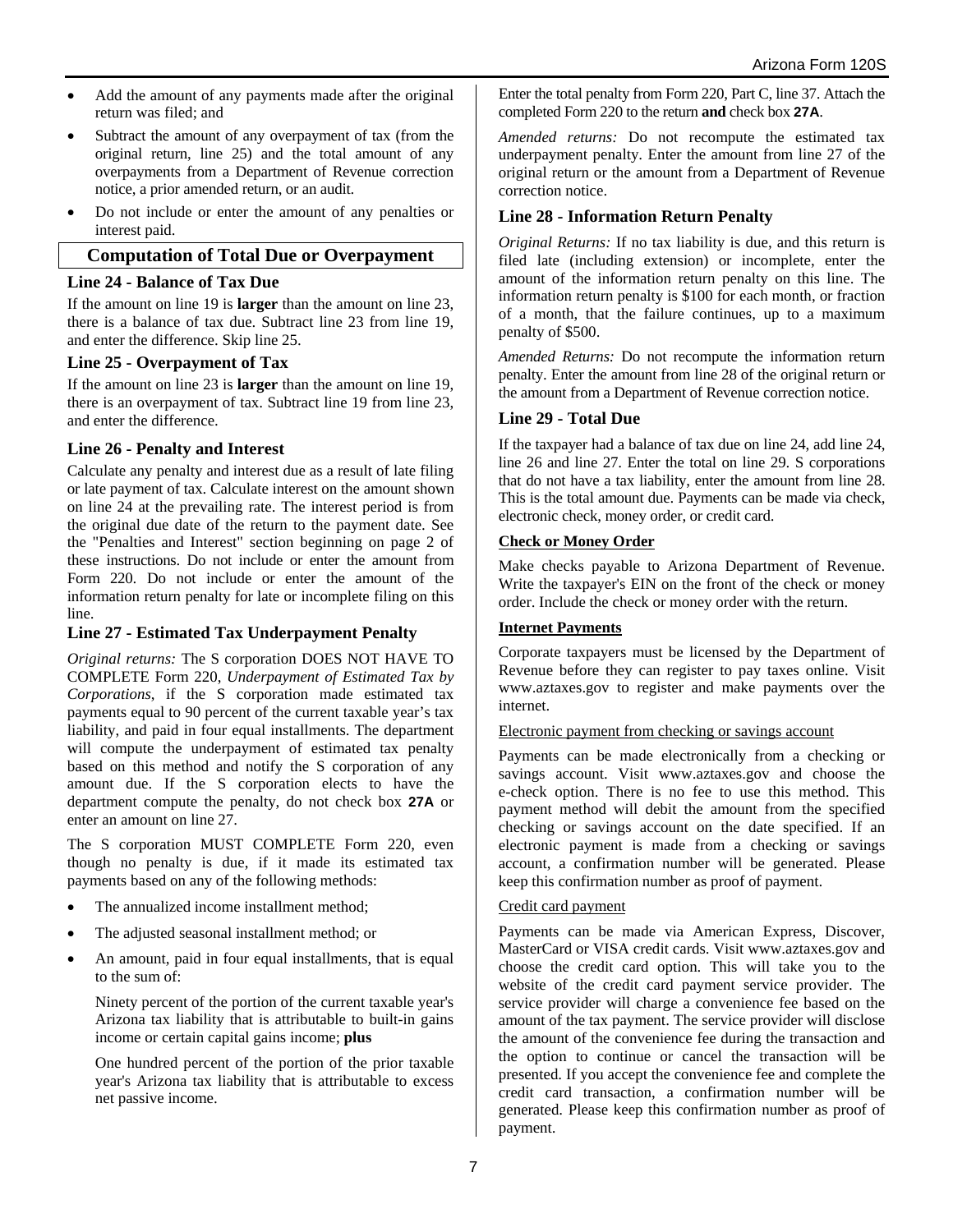# **Line 30 - Overpayment**

If the taxpayer had an overpayment of tax on line 25, subtract the total of line 26 and line 27 from line 25. Enter a positive difference on line 30. This is the total overpayment. If the difference is negative, enter the difference as a positive number on line 29.

# **Line 31 - Overpayment Applied to Estimated Tax**

*Original Returns:* The taxpayer may apply part or all of an overpayment reported on line 30 as a 2013 estimated tax payment. Enter the applicable amount on line 31.

*Amended Returns:* The taxpayer may apply part or all of an overpayment reported on line 30 as a 2013 estimated tax payment, if this amended return is filed during the taxpayer's taxable year 2013. Enter the applicable amount on line 31.

# **Line 32 - Refund**

Subtract line 31 from line 30. Enter the difference. This is the net refund amount.

#### **Schedule ACA - Air Carrier Apportionment Formula (Multistate S Corporation Air Carriers Only)**

ARS §§ 43-1131 through 43-1150 govern the apportionment of income. An S corporation that engages in activities both within and without Arizona must apportion its business income.

ARS § 43-1139(B) requires a taxpayer that is a qualifying air carrier to use revenue miles to apportion its business income to Arizona. The taxpayer must be engaged in air commerce. "Air commerce" means transporting persons or property for hire by aircraft in interstate, intrastate or international transportation. The taxpayer must complete Schedule ACA. Schedule ACA is available on the internet at: http://www.azdor.gov/Forms/Corporate.aspx. Check the box for information question A on page 1. Do not complete Schedule A.

#### **Schedule A - Apportionment Formula (Non-Air Carrier Multistate S Corporations Only)**

ARS §§ 43-1131 through 43-1150 govern the apportionment of income. An S corporation that engages in activities both within and without Arizona must apportion its business income. The S corporation (other than a multistate air carrier) must base the apportionment on property, payroll, and sales in Arizona as compared with everywhere. "Everywhere" means the property, payroll, and sales factors related to the whole unitary business.

Non-air carrier multistate S corporations must choose one of two apportionment formulae for calculating the apportionment ratio. Non-air carrier multistate S corporations may select the enhanced sales factor formula. The standard sales factor formula must be used by non-air carrier multistate S corporations not selecting to use the enhanced sales factor formula.

The numerator of the fraction of the standard sales factor formula is the property factor plus the payroll factor plus two times the sales factor. The denominator of the fraction is four. For tax years beginning from and after December 31, 2008, the numerator of the fraction of the enhanced sales factor formula is the property factor plus the payroll factor plus eight times the sales factor. The denominator of the fraction is ten.

Taxpayers using any of the aforementioned apportionment methods shall complete lines 5 through 10 on page 1.

**NOTE:** *When computing the factors of the apportionment ratio, round amounts to the nearest whole dollar. If 50 cents or more, round up to the next dollar. If less than 50 cents, round down.*

# **Line A1 - Property Factor**

The value of tangible personal property and real property owned by the taxpayer is its original cost. The taxpayer normally determines the average value of its owned property by averaging the values at the beginning and ending of the tax period.

The value of tangible personal property and real property rented by the taxpayer is eight times its net annual rental rate, less the aggregate annual subrental rates paid by subtenants of the taxpayer.

Report real property situated and tangible personal property permanently located in Arizona, if connected with the business, as property within Arizona. Allocate the value of mobile property to Arizona based on the total time that the property was within Arizona.

Compute the property factor on line A1(c) by dividing column A by column B, and entering the resulting ratio in column C. Express the ratio as a decimal carried out to six places. The property factor on line A1(c), column C, will never exceed 100 percent.

# **Line A2 - Payroll Factor**

Report salaries, wages, or other compensation of officers, employees, etc. as within Arizona, if performance of the services occurs here. This rule applies regardless of where payment is made or control exercised. This rule also applies regardless of whether the performance of the services is partly or wholly in connection with the apportionable business carried on outside the state or in interstate or foreign commerce.

Allocate the compensation of officers and employees who perform services partly within and partly without Arizona to this state when:

- The services performed outside of Arizona are incidental to the employee's service within Arizona; or
- The employee's base of operation is in Arizona; or
- The employee has no base of operation in any state, but the direction or control of the employee is from Arizona; or
- The employee has no base of operation in any state and there is no direction or control from a state in which the employee performs some part of his services, but the employee's residence is in Arizona.

Compute the payroll factor on line A2 by dividing column A by column B and entering the resulting ratio in column C. Express the ratio as a decimal carried out to six places. The payroll factor on line A2, column C, will never exceed 100 percent.

Detailed instructions for the standard sales factor begin below. If you have selected the enhanced sales factor formula, skip to the section titled "Enhanced Sales Factor".

# **Standard Sales Factor**

Check the box for information question A on page 1 of the return to indicate that the standard double weighting of the sales factor will be used to calculate the apportionment ratio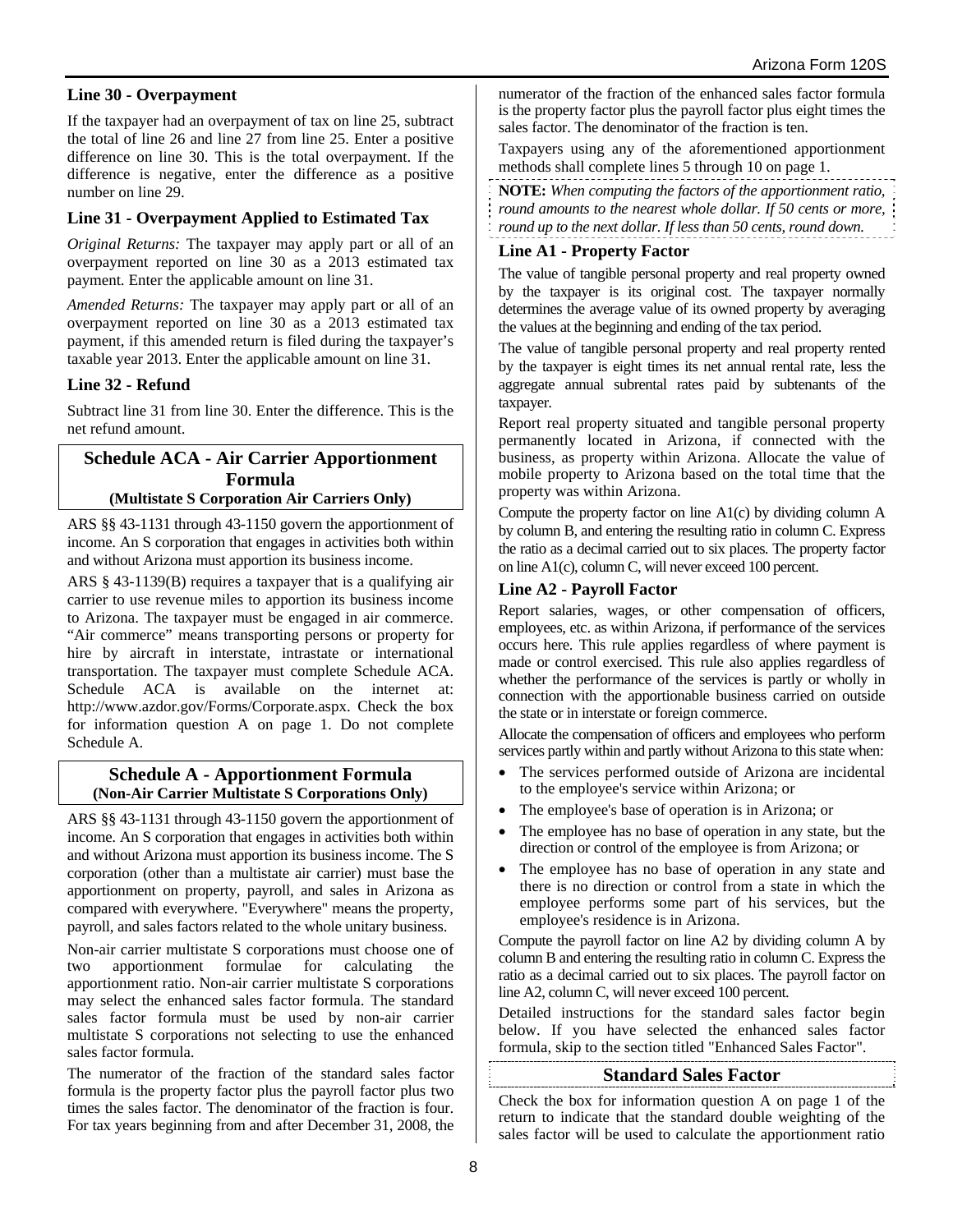on the S corporation's return. Use the number located on the left-hand side of Schedule A, line A3(d), column A, to double weight the sales factor.

# **Line A3 - Standard Sales Factor**

The term "sales" includes all gross receipts from transactions and activities in the course of the regular trade or business that produce income.

Determine sales within Arizona on a destination sales basis.

**NOTE:** *Multiply the amount entered on line A3(c), column A, of Schedule A (total Arizona sales) by two (double weighted sales factor) on line A3(d), column A. Enter the result on line A3(e), column A. Do not double the amount on line A3(c), column B, when carrying it down to line A3(e), column B, of Schedule A (everywhere sales of the S corporation).* 

The sales factor on line  $A3(e)$ , column C, may, in certain circumstances, exceed 100 percent. However, since the total ratio (line A4, column C) is divided by four, the average ratio (line A5, column C) will not exceed 100 percent.

# **Line A5 - Average Apportionment Ratio**

Divide the total ratio, line A4, column C, by four. Enter the average ratio here and on page 1, line 7. Express the ratio as a decimal carried out to six places.

**NOTE:** *If both the numerator and denominator of a factor are zero, the taxpayer must exclude the factor from the apportionment ratio. Do not exclude a factor if the numerator is zero and the denominator is greater than zero. If the property or payroll factor is excluded, determine the average ratio (line A5, column C) by dividing the total ratio by three. If the sales factor is excluded, determine the average ratio by dividing the total ratio by two. If two of the factors are excluded, the remaining factor, without respect to any weighting, is the apportionment ratio.*

# **Enhanced Sales Factor**

Check the box for information question A on page 1 to indicate that the enhanced sales factor formula will be used to calculate the apportionment ratio on the S corporation's return. Use the number located on the right-hand side of line A3(d), column A, to weight the sales factor at eight times.

# **Line A3 - Enhanced Sales Factor**

The term "sales" includes all gross receipts from transactions and activities in the course of the regular trade or business that produce income.

Determine sales within Arizona on a destination sales basis.

**NOTE:** *Multiply the amount entered on line A3(c), column A, of Schedule A (the total Arizona sales) by eight (enhanced sales factor) on line A3(d), column A. Enter the result on line A3(e), column A. Do not multiply the amount on line A3(c), column B, by eight when carrying the number down to line A3(e), column B, of Schedule A (the everywhere sales of the S corporation).* 

The sales factor on line A3(e), column C, may, in certain circumstances, exceed 100 percent. However, since the total ratio (line A4, column C) is divided by ten, the average ratio (line A5, column C) will not exceed 100 percent.

# **Line A5 - Average Apportionment Ratio**

Divide the total ratio, line A4, column C, by ten. Enter the average ratio here and on page 1, line 7. Express the ratio as a decimal carried out to six places.

**NOTE:** *If both the numerator and denominator of a factor are zero, the taxpayer must exclude the factor from the apportionment ratio. Do not exclude a factor if the numerator is zero and the denominator is greater than zero. If the property or payroll factor is excluded, determine the average ratio (line A5, column C) by dividing the total ratio by nine. If the sales factor is excluded, determine the average ratio by dividing the total ratio by two. If two of the factors are excluded, the remaining factor, without respect to any weighting, is the apportionment ratio.*

# **Schedule B - Other Information**

Answer all questions (B1 through B6) as accurately and completely as possible.

**Question B3:** List the name, title and telephone number of the individual who Department of Revenue employees may contact to schedule an audit of this return. Confidential information may be disclosed to a principal officer, any person designated by a principal officer, any person designated in a resolution by the corporate board of directors or other similar governing body, or to an individual designated as an authorized representative in a valid power of attorney. A principal corporate officer of a parent corporation may execute a written authorization for a controlled subsidiary. If this individual is not a principal officer, or is not designated as an authorized representative in a valid power of attorney, the taxpayer understands and agrees that confidential information may be disclosed to this individual.

# **ADMINISTRATIVE RELIEF REQUESTS**

ARS § 43-1148 provides administrative relief if the allocation and apportionment provisions of UDITPA do not fairly represent the extent of the taxpayer's business activity in Arizona. The taxpayer may petition for an alternative method of computing its income attributable to Arizona, or the department may require an alternative method.

A departure from the allocation and apportionment provisions is allowed only in limited cases. Taxpayers seeking such relief should submit a letter to the Corporate Income Tax Audit Section 60 days prior to the filing of the return setting forth the relief that is requested and the justification for the relief.

# **Certification**

One or more of the following officers (president, treasurer, or any other principal officer) must sign the return.

**Paid preparers:** Sign and date the return. Complete the firm name and address lines (the preparer's name and address, if self-employed). Enter the preparer's TIN, which is the firm's EIN or the individual preparer's social security number.